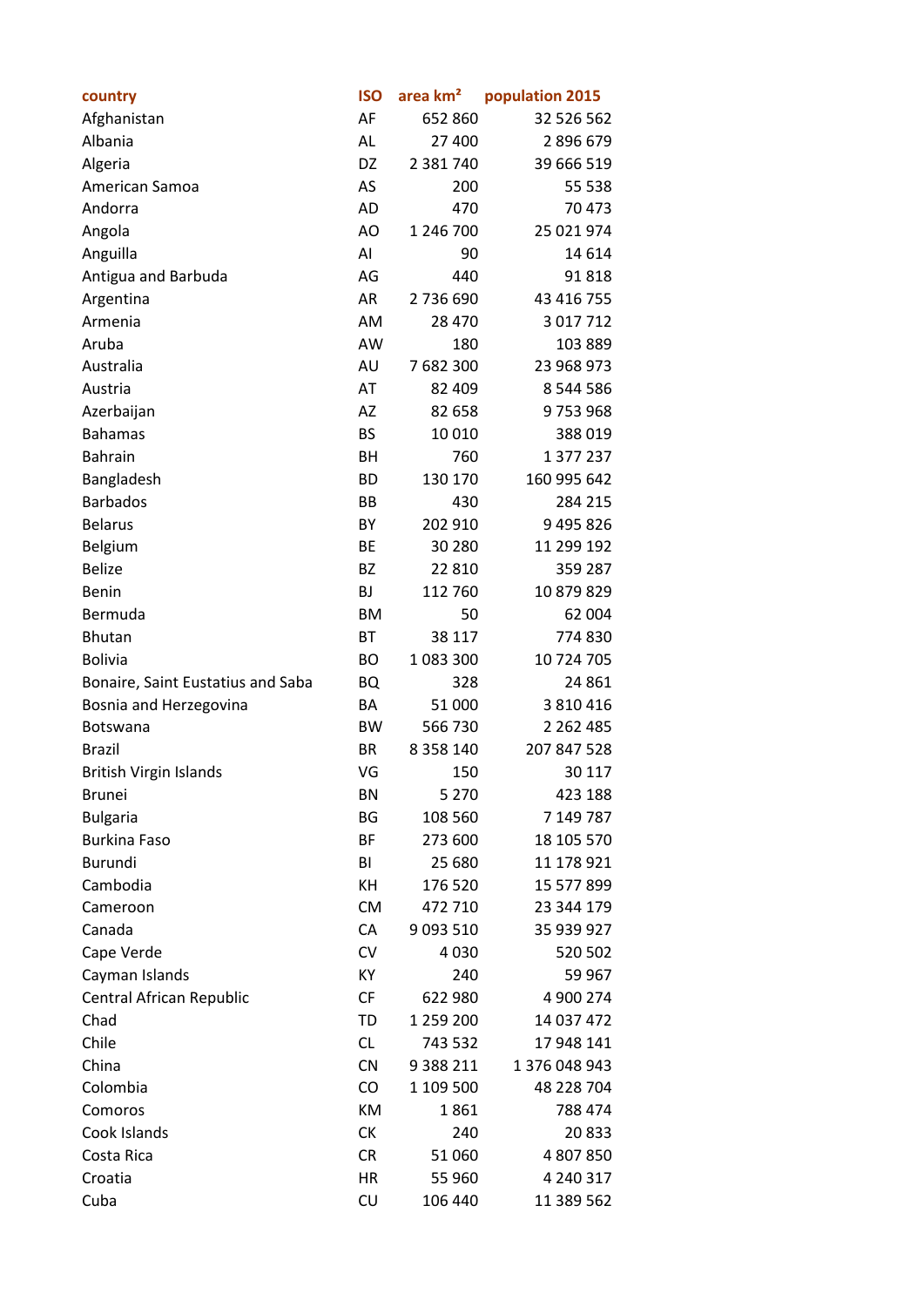| Curacao                          | <b>CW</b> | 444       | 157 203       |
|----------------------------------|-----------|-----------|---------------|
| Cyprus                           | <b>CY</b> | 9 2 4 0   | 1 165 300     |
| Czech Republic                   | CZ        | 77 240    | 10 543 186    |
| Democratic Republic of the Congo | CD        | 2 267 050 | 77 266 814    |
| Denmark                          | DK        | 42 430    | 5 669 081     |
| Djibouti                         | DJ        | 23 180    | 887861        |
| Dominica                         | DM        | 750       | 72 680        |
| Dominican Republic               | DO        | 48 3 20   | 10 528 391    |
| <b>East Timor</b>                | TL        | 14 870    | 1 184 765     |
| Ecuador                          | EC        | 248 360   | 16 144 363    |
| Egypt                            | EG        | 995 450   | 91 508 084    |
| El Salvador                      | <b>SV</b> | 20720     | 6 126 583     |
| <b>Equatorial Guinea</b>         | GQ        | 28 050    | 845 060       |
| Eritrea                          | ER        | 101 000   | 5 227 791     |
| Estonia                          | EE        | 42 390    | 1 3 1 2 5 5 8 |
| Ethiopia                         | ET        | 1 000 000 | 99 390 750    |
| <b>Falkland Islands</b>          | FK        | 12 170    | 2 9 0 3       |
| Faroe Islands                    | <b>FO</b> | 1 3 9 6   | 48 199        |
| Fiji                             | FJ        | 18 270    | 892 145       |
| Finland                          | FI        | 303 890   | 5 5 0 3 4 5 7 |
| France                           | FR        | 547 557   | 64 395 345    |
| French Guiana                    | GF        | 82 200    | 268 606       |
| French Polynesia                 | PF        | 3 6 6 0   | 282 764       |
| Gabon                            | GA        | 257 670   | 1725292       |
| Gambia                           | GM        | 10 1 20   | 1990924       |
| Georgia                          | GE        | 69 490    | 3 999 812     |
| Germany                          | DE        | 348 560   | 80 688 545    |
| Ghana                            | GH        | 227 540   | 27 409 893    |
| Gibraltar                        | GI        | 10        | 32 217        |
| Greece                           | GR        | 128 900   | 10 954 617    |
| Greenland                        | GL        | 410 450   | 56 186        |
| Grenada                          | GD        | 340       | 106 825       |
| Guadeloupe                       | GP        | 1690      | 468 450       |
| Guam                             | GU        | 540       | 169885        |
| Guatemala                        | GT        | 107 160   | 16 342 897    |
| Guinea                           | GN        | 245 720   | 12 608 590    |
| Guinea-Bissau                    | GW        | 28 1 20   | 1844325       |
| Guyana                           | GY        | 196 850   | 767 085       |
| Haiti                            | HT        | 27 560    | 10 711 067    |
| Honduras                         | HN        | 111 890   | 8 075 060     |
| Hong Kong                        | HK        | 1050      | 7 287 983     |
| Hungary                          | HU        | 90 530    | 9855023       |
| Iceland                          | IS        | 100 250   | 329 425       |
| India                            | IN        | 2 973 190 | 1 311 050 527 |
| Indonesia                        | ID        | 1811570   | 257 563 815   |
| Iran                             | IR        | 1628550   | 79 109 272    |
| Iraq                             | IQ        | 434 320   | 36 423 395    |
| Ireland                          | IE        | 68890     | 4 688 465     |
| Isle of Man                      | IM        | 570       | 87780         |
| Israel                           | IL        | 21 640    | 8 0 6 4 0 3 6 |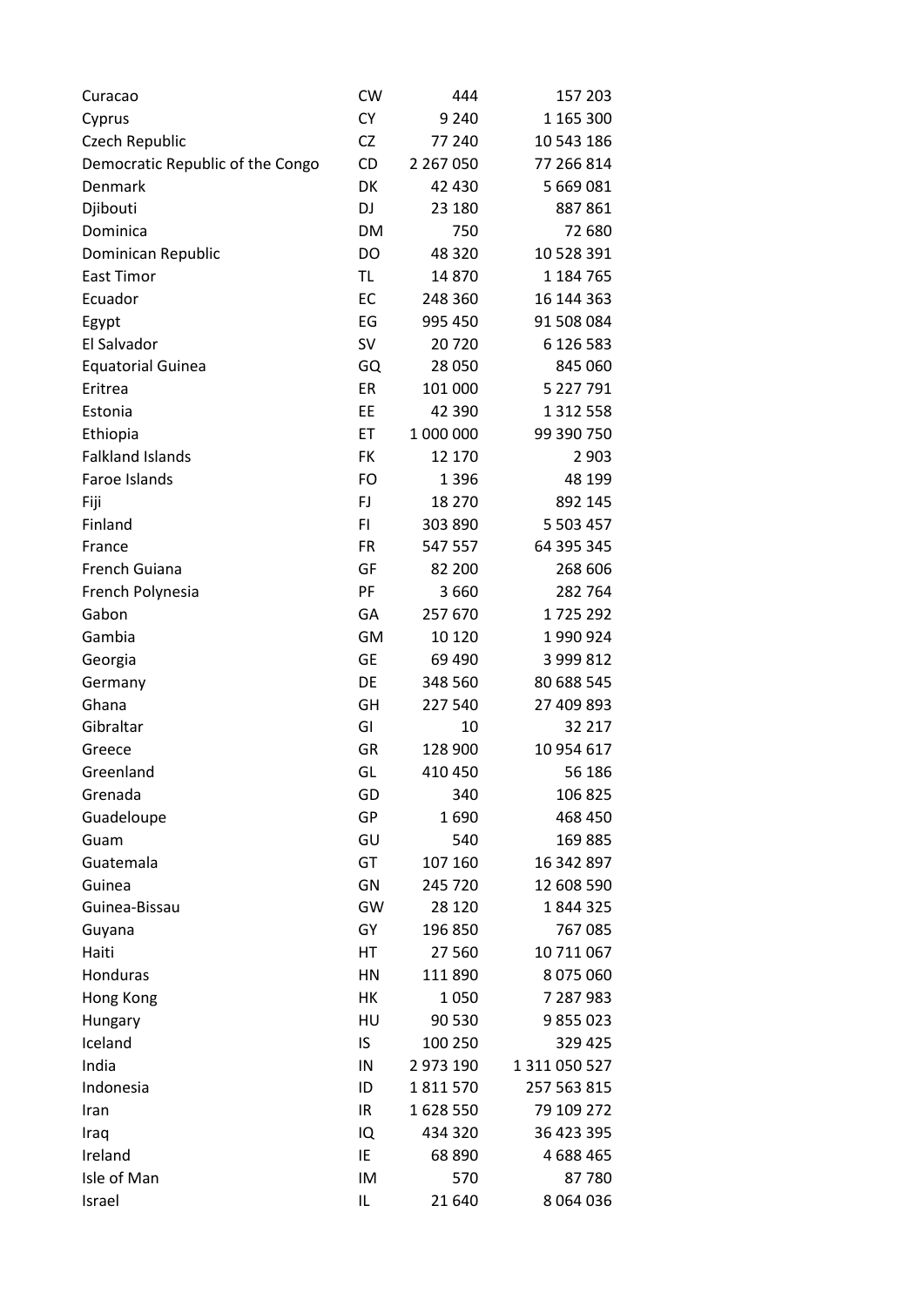| Italy                   | IT        | 294 140       | 59 797 685  |
|-------------------------|-----------|---------------|-------------|
| <b>Ivory Coast</b>      | <b>CI</b> | 318 000       | 22 701 556  |
| Jamaica                 | JM        | 10830         | 2793335     |
| Japan                   | JP        | 364 555       | 126 573 481 |
| Jordan                  | JO        | 88780         | 7 594 547   |
| Kazakhstan              | KZ        | 2 699 700     | 17 625 226  |
| Kenya                   | KE        | 569 140       | 46 050 302  |
| Kiribati                | ΚI        | 810           | 112 423     |
| Kuwait                  | <b>KW</b> | 17820         | 3 892 115   |
| Kyrgyzstan              | КG        | 191 800       | 5939962     |
| Laos                    | LA        | 230 800       | 6 802 023   |
| Latvia                  | LV        | 62 200        | 1970503     |
| Lebanon                 | LВ        | 10 230        | 5 850 743   |
| Lesotho                 | LS        | 30 360        | 2 135 022   |
| Liberia                 | LR        | 96 320        | 4 503 438   |
| Libya                   | LY        | 1759540       | 6 278 438   |
| Liechtenstein           | LI        | 160           | 37 531      |
| Lithuania               | LT        | 62 674        | 2 878 405   |
| Luxembourg              | LU        | 2 5 9 0       | 567 110     |
| Macao                   | <b>MO</b> | 30            | 587 606     |
| Macedonia               | MK        | 25 2 20       | 2078453     |
| Madagascar              | MG        | 581795        | 24 235 390  |
| Malawi                  | <b>MW</b> | 94 280        | 17 215 232  |
| Malaysia                | MY        | 328 550       | 30 331 007  |
| Maldives                | MV        | 300           | 363 657     |
| Mali                    | ML        | 1 2 2 0 1 9 0 | 17 599 694  |
| Malta                   | MT        | 320           | 418 670     |
| <b>Marshall Islands</b> | MH        | 180           | 52 993      |
|                         | MQ        | 1060          | 396 425     |
| Martinique              |           |               |             |
| Mauritania              | MR        | 1 030 700     | 4 067 564   |
| Mauritius               | MU        | 2030          | 1 273 212   |
| Mayotte                 | YT        | 375           | 240 015     |
| Mexico                  | <b>MX</b> | 1943950       | 127 017 224 |
| Micronesia              | FM        | 700           | 104 460     |
| Moldova                 | <b>MD</b> | 32 850        | 4 0 68 8 97 |
| Monaco                  | <b>MC</b> | 1.5           | 37731       |
| Mongolia                | MN        | 1 553 560     | 2 959 134   |
| Montenegro              | <b>ME</b> | 13 450        | 625 781     |
| Montserrat              | <b>MS</b> | 100           | 5 1 2 5     |
| Morocco                 | MA        | 446 300       | 34 377 511  |
| Mozambique              | MZ        | 786 380       | 27 977 863  |
| Myanmar                 | MM        | 653 290       | 53 897 154  |
| Namibia                 | <b>NA</b> | 823 290       | 2 458 830   |
| Nauru                   | <b>NR</b> | 20            | 10 222      |
| Nepal                   | <b>NP</b> | 143 350       | 28 513 700  |
| Netherlands             | <b>NL</b> | 33720         | 16 924 929  |
| New Caledonia           | <b>NC</b> | 18 2 8 0      | 263 118     |
| New Zealand             | NZ        | 263 310       | 4 5 28 5 26 |
| Nicaragua               | NI        | 120 340       | 6 082 032   |
| Niger                   | <b>NE</b> | 1 266 700     | 19 899 120  |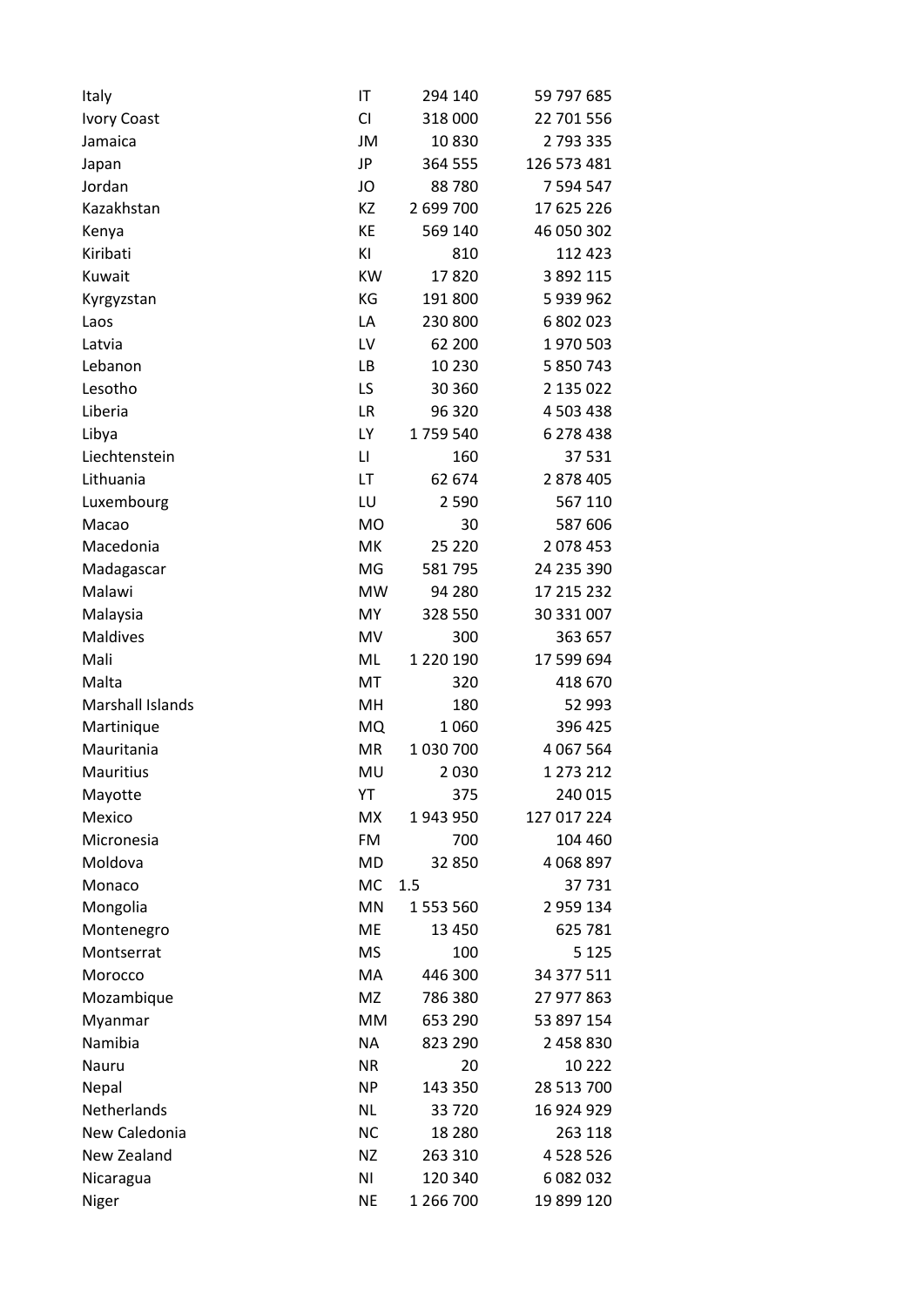| Nigeria                          | ΝG        | 910 770    | 182 201 962   |
|----------------------------------|-----------|------------|---------------|
| Niue                             | <b>NU</b> | 260        | 1610          |
| North Korea                      | КP        | 120 410    | 25 155 317    |
| Northern Mariana Islands         | MP        | 460        | 55 070        |
| Norway                           | ΝO        | 365 268    | 5 210 967     |
| Oman                             | 0M        | 309 500    | 4 490 541     |
| Pakistan                         | PК        | 770 880    | 188 924 874   |
| Palau                            | PW        | 460        | 21 291        |
| Palestinian Territory            | PS        | 6020       | 4 668 466     |
| Panama                           | PА        | 74 340     | 3 9 29 14 1   |
| Papua New Guinea                 | PG        | 452 860    | 7619321       |
| Paraguay                         | PY        | 397 300    | 6 639 123     |
| Peru                             | PE        | 1 280 000  | 31 376 670    |
| Philippines                      | PH        | 298 170    | 100 699 395   |
| Poland                           | PL        | 306 230    | 38 611 794    |
| Portugal                         | PT        | 91 590     | 10 349 803    |
| <b>Puerto Rico</b>               | PR        | 8870       | 3 683 238     |
| Qatar                            | QA        | 11 610     | 2 2 3 5 3 5 5 |
| Republic of the Congo            | CG        | 341 500    | 4620330       |
| Reunion                          | <b>RE</b> | 2 500      | 861 154       |
| Romania                          | <b>RO</b> | 230 170    | 19 511 324    |
| Russia                           | <b>RU</b> | 16 376 870 | 143 456 918   |
| Rwanda                           | <b>RW</b> | 24 670     | 11 609 666    |
| Saint Helena                     | SН        | 390        | 3 9 6 1       |
| Saint Kitts and Nevis            | KN        | 260        | 55 572        |
| Saint Lucia                      | LC        | 610        | 184 999       |
| Saint Pierre and Miquelon        | PM        | 230        | 6 2 8 8       |
| Saint Vincent and the Grenadines | VC        | 390        | 109 462       |
| Samoa                            | WS        | 2830       | 193 228       |
| San Marino                       | <b>SM</b> | 60         | 31781         |
| Sao Tome and Principe            | ST        | 960        | 190 344       |
| Saudi Arabia                     | SA        | 2 149 690  | 31 540 372    |
| Senegal                          | SN        | 192 530    | 15 129 273    |
| Serbia                           | <b>RS</b> | 87 460     | 8 8 5 0 9 7 5 |
| Seychelles                       | SC        | 460        | 96 471        |
| Sierra Leone                     | <b>SL</b> | 72 180     | 6453184       |
| Singapore                        | SG        | 700        | 5 603 740     |
| Sint Maarten                     | <b>SX</b> | 34         | 38745         |
| Slovakia                         | SK        | 48 0 88    | 5 4 2 6 2 5 8 |
| Slovenia                         | SI        | 20 140     | 2 067 526     |
| Solomon Islands                  | SB        | 27 990     | 583 591       |
| Somalia                          | <b>SO</b> | 627 340    | 10 787 104    |
| South Africa                     | ZA        | 1 213 090  | 54 490 406    |
| South Korea                      | KR        | 97 230     | 50 293 439    |
| South Sudan                      | SS        | 610 952    | 12 339 812    |
| Spain                            | ES        | 498 800    | 46 121 699    |
| Sri Lanka                        | LK        | 62 710     | 20 715 010    |
| Sudan                            | SD        | 1765048    | 40 234 882    |
| Suriname                         | <b>SR</b> | 156 000    | 542 975       |
| Swaziland                        | SZ        | 17 200     | 1 286 970     |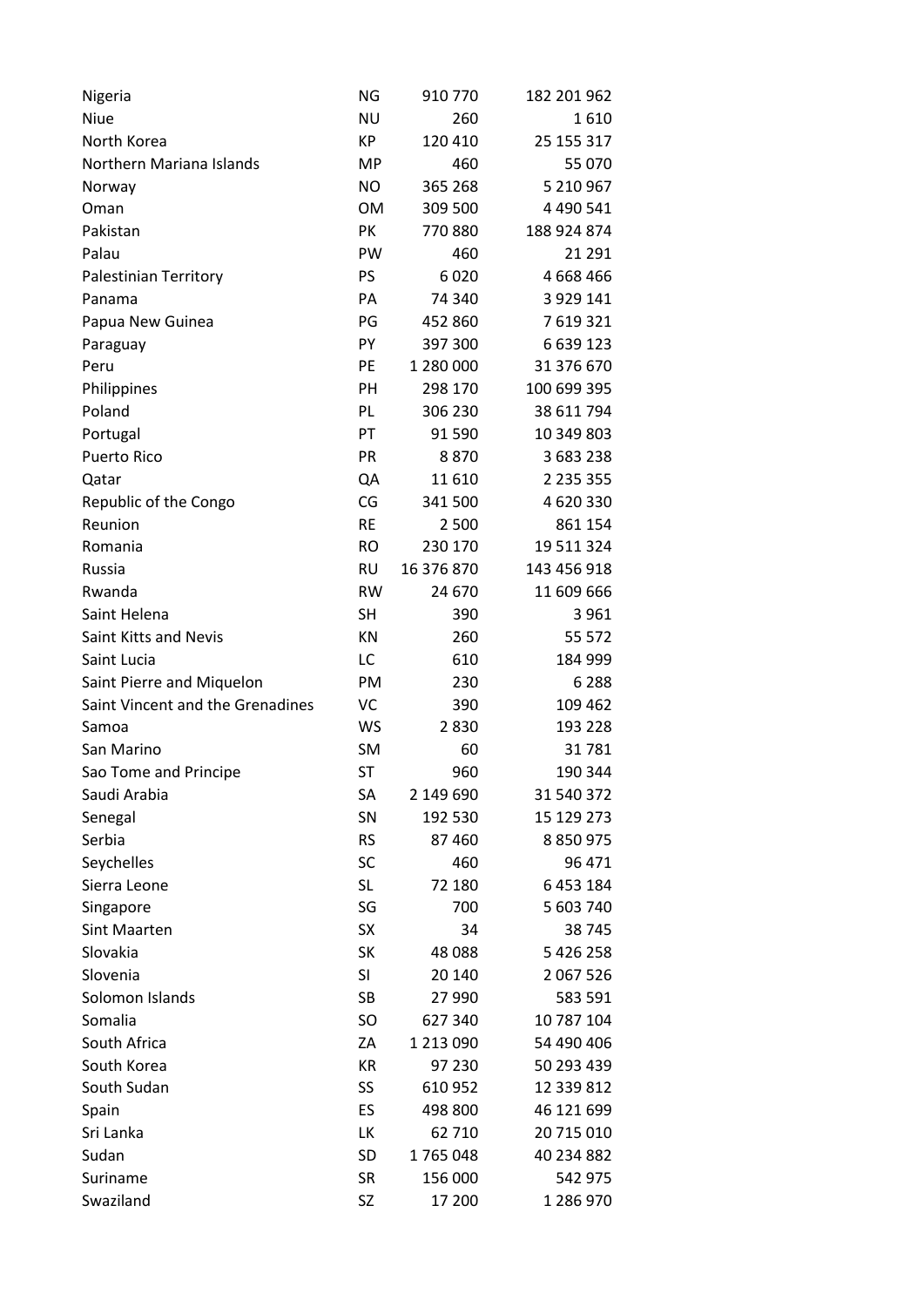| Sweden                          | <b>SE</b> | 410 340   | 9779426       |
|---------------------------------|-----------|-----------|---------------|
| Switzerland                     | <b>CH</b> | 39 5 16   | 8 298 663     |
| Syria                           | SY        | 183 630   | 18 502 413    |
| Taiwan                          | TW        | 35 4 10   | 23 381 038    |
| Tajikistan                      | TJ        | 139 960   | 8 4 8 1 8 5 5 |
| Tanzania                        | <b>TZ</b> | 885 800   | 53 470 420    |
| Thailand                        | TH        | 510 890   | 67 959 359    |
| Togo                            | TG        | 54 390    | 7 304 578     |
| Tokelau                         | ТK        | 10        | 1 2 5 0       |
| Tonga                           | <b>TO</b> | 720       | 106 170       |
| <b>Trinidad and Tobago</b>      | TT        | 5 1 3 0   | 1 360 088     |
| Tunisia                         | <b>TN</b> | 155 360   | 11 253 554    |
| Turkey                          | <b>TR</b> | 769 630   | 78 665 830    |
| Turkmenistan                    | TM        | 469 930   | 5 373 502     |
| <b>Turks and Caicos Islands</b> | TC        | 950       | 34 339        |
| Tuvalu                          | TV        | 30        | 9916          |
| U.S. Virgin Islands             | VI        | 350       | 106 291       |
| Uganda                          | UG        | 199 810   | 39 032 383    |
| Ukraine                         | UA        | 579 320   | 44 823 765    |
| <b>United Arab Emirates</b>     | AE        | 83 600    | 9 156 963     |
| United Kingdom                  | GB        | 241 930   | 64 715 810    |
| <b>United States</b>            | US        | 9 147 420 | 321 773 631   |
| Uruguay                         | UY        | 175 020   | 3 4 3 1 5 5 5 |
| Uzbekistan                      | UZ        | 425 400   | 29 893 488    |
| Vanuatu                         | VU        | 12 190    | 264 652       |
| Vatican                         | VA        | 0.44      | 800           |
| Venezuela                       | <b>VE</b> | 882 050   | 31 108 083    |
| Vietnam                         | VN        | 310070    | 93 447 601    |
| <b>Wallis and Futuna</b>        | WF        | 140       | 13 15 1       |
| Western Sahara                  | EН        | 266 000   | 572 540       |
| Yemen                           | YE        | 527 970   | 26 832 215    |
| Zambia                          | ZM        | 743 390   | 16 211 767    |
| Zimbabwe                        | ZW        | 386 850   | 15 602 751    |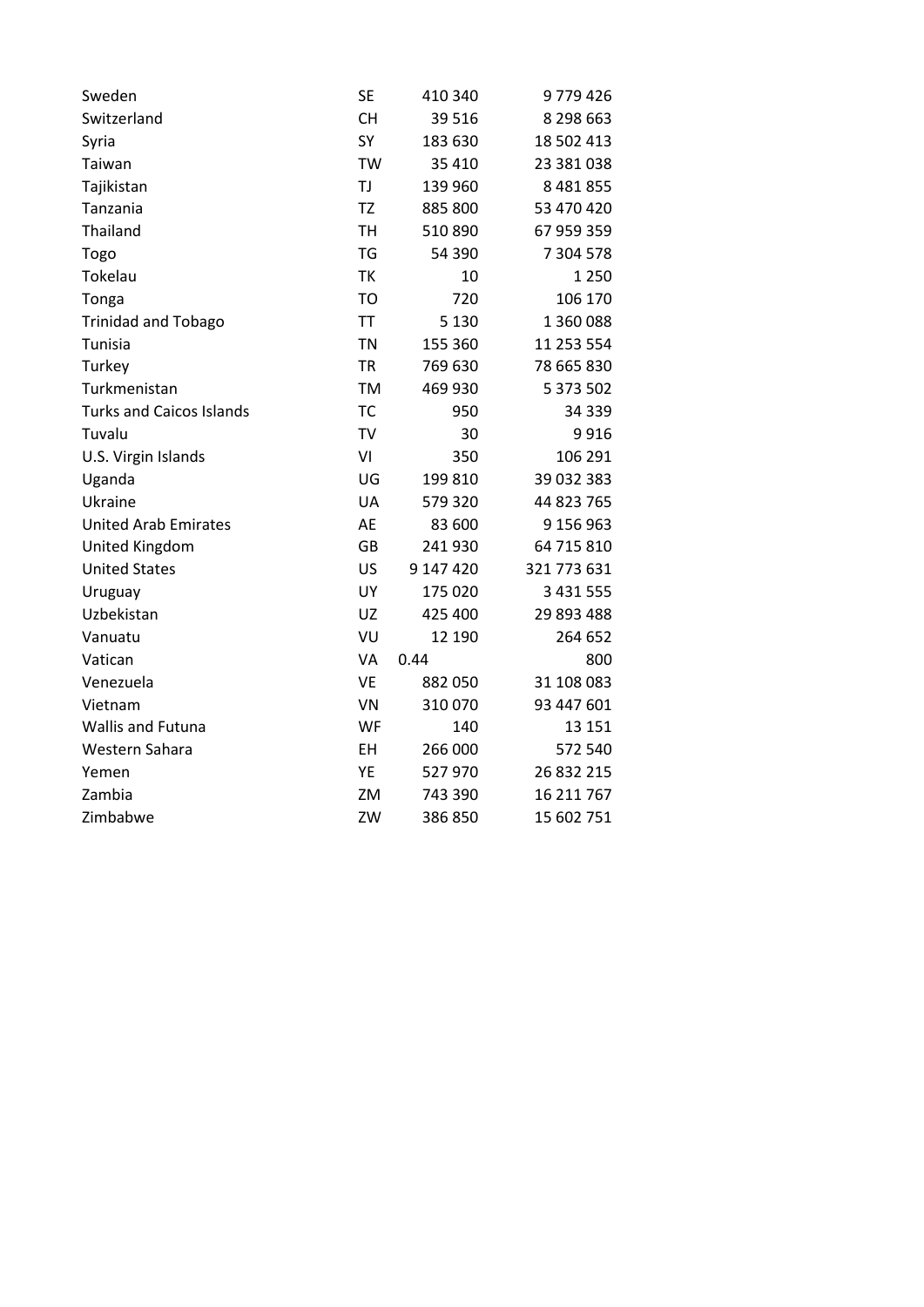| capital                            | continent |
|------------------------------------|-----------|
| Kabul                              | as        |
| Tirana                             | eu        |
| Algiers                            | af        |
| Pago Pago                          | oc        |
| Andorra la Vella                   | eu        |
| Luanda                             | af        |
| The Valley                         | la        |
| St. John's                         | la        |
| <b>Buenos Aires</b>                | la        |
| Yerevan                            | as        |
| Oranjestad                         | la        |
| Canberra                           | oc        |
| Vienna                             | eu        |
| <b>Baku</b>                        | as        |
| Nassau                             | la        |
| Manama                             | as        |
| <b>Dhaka</b>                       | as        |
| Bridgetown                         | la        |
| Minsk                              | eu        |
| <b>Brussels</b>                    | eu        |
| Belmopan                           | la        |
| Porto-Novo                         | af        |
| Hamilton                           | na        |
| Thimphu                            | as        |
| Sucre                              | la        |
| Kralendijk, Oranjestad, The Bottom | la        |
| Sarajevo                           | eu        |
| Gaborone                           | af        |
| <b>Brasilia</b>                    | la        |
| Road Town                          | la        |
| Bandar Seri Begawan                | as        |
| Sofia                              | eu        |
| Ouagadougou                        | af        |
| Bujumbura                          | af        |
| Phnom Penh                         | as        |
| Yaounde                            | af        |
| Ottawa                             | na        |
| Praia                              | af        |
| George Town                        | la        |
| <b>Bangui</b>                      | af        |
| N'Djamena                          | af        |
| Santiago                           | la        |
| Beijing                            | as        |
| Bogota                             | la        |
| Moroni                             | af        |
| Avarua                             | <b>OC</b> |
| San Jose                           | la        |
| Zagreb                             | eu        |
| Havana                             | la        |
|                                    |           |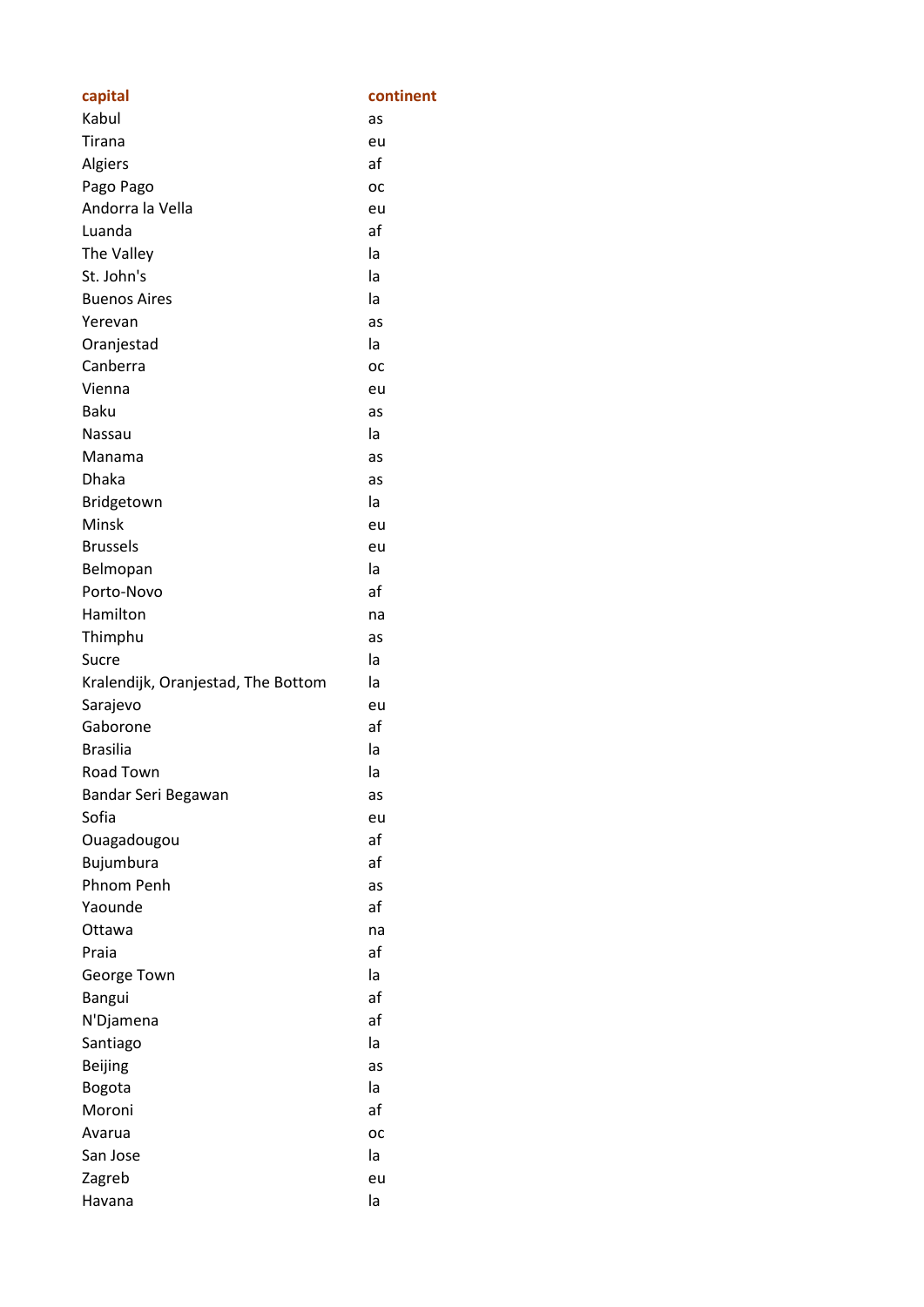| Willemstad           | la        |
|----------------------|-----------|
| Nicosia              | as        |
| Prague               | eu        |
| Kinshasa             | af        |
| Copenhagen           | eu        |
| Djibouti             | af        |
| Roseau               | la        |
| Santo Domingo        | la        |
| Dili                 | as        |
| Quito                | la        |
| Cairo                | af        |
| San Salvador         | la        |
| Malabo               | af        |
| Asmara               | af        |
| Tallinn              | eu        |
| Addis Ababa          | af        |
| Stanley              | la        |
| Torshavn             | eu        |
| Suva                 | oc        |
| Helsinki             | eu        |
| Paris                | eu        |
| Cayenne              | la        |
| Papeete              | <b>OC</b> |
| Libreville           | af        |
| Banjul               | af        |
| Tbilisi              | as        |
| <b>Berlin</b>        |           |
|                      | eu<br>af  |
| Accra<br>Gibraltar   |           |
| Athens               | eu        |
| Nuuk                 | eu        |
|                      | na        |
| St. George's         | la        |
| <b>Basse-Terre</b>   | la        |
| Hagatna              | oc        |
| Guatemala City       | la        |
| Conakry              | af        |
| <b>Bissau</b>        | af        |
| Georgetown           | la        |
| Port-au-Prince       | la        |
| Tegucigalpa          | la        |
| Hong Kong            | as        |
| <b>Budapest</b>      | eu        |
| Reykjavik            | eu        |
| New Delhi            | as        |
| Jakarta              | as        |
| Tehran               | as        |
| Baghdad              | as        |
| Dublin               | eu        |
| Douglas, Isle of Man | eu        |
| Jerusalem            | as        |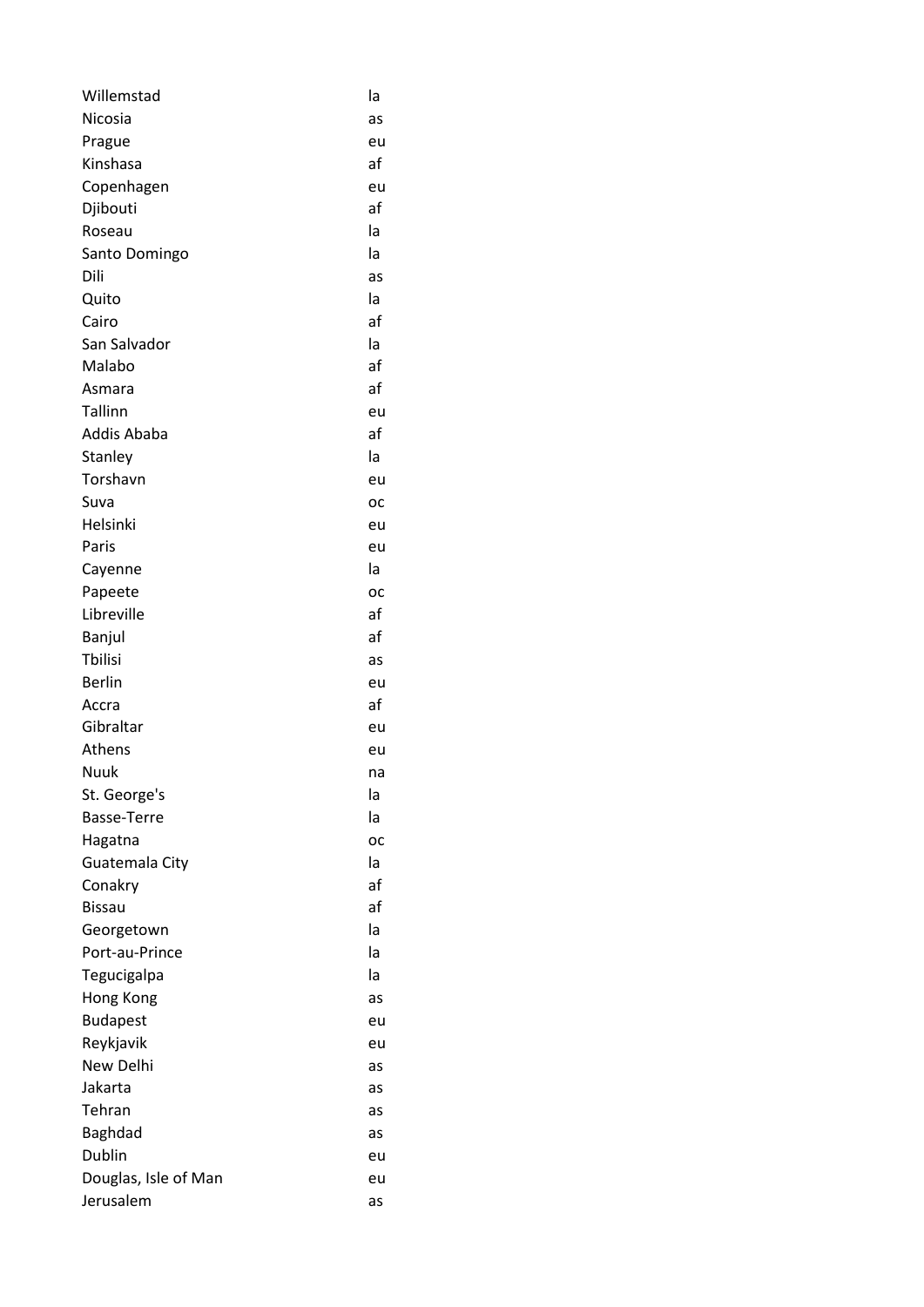| af<br>Yamoussoukro<br>la<br>Kingston<br>Tokyo<br>as<br>Amman<br>as<br>Astana<br>as<br>Nairobi<br>af<br>Tarawa<br>oc<br><b>Kuwait City</b><br>as<br><b>Bishkek</b><br>as<br>Vientiane<br>as<br>Riga<br>eu<br><b>Beirut</b><br>as<br>af<br>Maseru<br>Monrovia<br>af<br><b>Tripolis</b><br>af<br>Vaduz<br>eu<br>Vilnius<br>eu<br>Luxembourg<br>eu<br>Macao<br>as<br>Skopje<br>eu<br>Antananarivo<br>af<br>af<br>Lilongwe<br>Kuala Lumpur<br>as<br>Male<br>as<br><b>Bamako</b><br>af<br>Valletta<br>eu<br>Majuro<br>oc<br>Fort-de-France<br>la<br>Nouakchott<br>af<br>Port Louis<br>af<br>Mamoudzou<br>af<br>la<br>Mexico City<br>Palikir<br>oc<br>Chisinau<br>eu<br>Monaco<br>eu<br><b>Ulan Bator</b><br>as<br>Podgorica<br>eu<br>Plymouth<br>la<br>Rabat<br>аf<br>af<br>Maputo<br>Nay Pyi Taw<br>as<br>Windhoek<br>af<br>Yaren<br>oc<br>Kathmandu<br>as<br>Amsterdam<br>eu<br>Noumea<br>oc<br>Wellington<br>oc<br>la<br>Managua<br>af | Rome   | eu |
|-------------------------------------------------------------------------------------------------------------------------------------------------------------------------------------------------------------------------------------------------------------------------------------------------------------------------------------------------------------------------------------------------------------------------------------------------------------------------------------------------------------------------------------------------------------------------------------------------------------------------------------------------------------------------------------------------------------------------------------------------------------------------------------------------------------------------------------------------------------------------------------------------------------------------------------|--------|----|
|                                                                                                                                                                                                                                                                                                                                                                                                                                                                                                                                                                                                                                                                                                                                                                                                                                                                                                                                     |        |    |
|                                                                                                                                                                                                                                                                                                                                                                                                                                                                                                                                                                                                                                                                                                                                                                                                                                                                                                                                     |        |    |
|                                                                                                                                                                                                                                                                                                                                                                                                                                                                                                                                                                                                                                                                                                                                                                                                                                                                                                                                     |        |    |
|                                                                                                                                                                                                                                                                                                                                                                                                                                                                                                                                                                                                                                                                                                                                                                                                                                                                                                                                     |        |    |
|                                                                                                                                                                                                                                                                                                                                                                                                                                                                                                                                                                                                                                                                                                                                                                                                                                                                                                                                     |        |    |
|                                                                                                                                                                                                                                                                                                                                                                                                                                                                                                                                                                                                                                                                                                                                                                                                                                                                                                                                     |        |    |
|                                                                                                                                                                                                                                                                                                                                                                                                                                                                                                                                                                                                                                                                                                                                                                                                                                                                                                                                     |        |    |
|                                                                                                                                                                                                                                                                                                                                                                                                                                                                                                                                                                                                                                                                                                                                                                                                                                                                                                                                     |        |    |
|                                                                                                                                                                                                                                                                                                                                                                                                                                                                                                                                                                                                                                                                                                                                                                                                                                                                                                                                     |        |    |
|                                                                                                                                                                                                                                                                                                                                                                                                                                                                                                                                                                                                                                                                                                                                                                                                                                                                                                                                     |        |    |
|                                                                                                                                                                                                                                                                                                                                                                                                                                                                                                                                                                                                                                                                                                                                                                                                                                                                                                                                     |        |    |
|                                                                                                                                                                                                                                                                                                                                                                                                                                                                                                                                                                                                                                                                                                                                                                                                                                                                                                                                     |        |    |
|                                                                                                                                                                                                                                                                                                                                                                                                                                                                                                                                                                                                                                                                                                                                                                                                                                                                                                                                     |        |    |
|                                                                                                                                                                                                                                                                                                                                                                                                                                                                                                                                                                                                                                                                                                                                                                                                                                                                                                                                     |        |    |
|                                                                                                                                                                                                                                                                                                                                                                                                                                                                                                                                                                                                                                                                                                                                                                                                                                                                                                                                     |        |    |
|                                                                                                                                                                                                                                                                                                                                                                                                                                                                                                                                                                                                                                                                                                                                                                                                                                                                                                                                     |        |    |
|                                                                                                                                                                                                                                                                                                                                                                                                                                                                                                                                                                                                                                                                                                                                                                                                                                                                                                                                     |        |    |
|                                                                                                                                                                                                                                                                                                                                                                                                                                                                                                                                                                                                                                                                                                                                                                                                                                                                                                                                     |        |    |
|                                                                                                                                                                                                                                                                                                                                                                                                                                                                                                                                                                                                                                                                                                                                                                                                                                                                                                                                     |        |    |
|                                                                                                                                                                                                                                                                                                                                                                                                                                                                                                                                                                                                                                                                                                                                                                                                                                                                                                                                     |        |    |
|                                                                                                                                                                                                                                                                                                                                                                                                                                                                                                                                                                                                                                                                                                                                                                                                                                                                                                                                     |        |    |
|                                                                                                                                                                                                                                                                                                                                                                                                                                                                                                                                                                                                                                                                                                                                                                                                                                                                                                                                     |        |    |
|                                                                                                                                                                                                                                                                                                                                                                                                                                                                                                                                                                                                                                                                                                                                                                                                                                                                                                                                     |        |    |
|                                                                                                                                                                                                                                                                                                                                                                                                                                                                                                                                                                                                                                                                                                                                                                                                                                                                                                                                     |        |    |
|                                                                                                                                                                                                                                                                                                                                                                                                                                                                                                                                                                                                                                                                                                                                                                                                                                                                                                                                     |        |    |
|                                                                                                                                                                                                                                                                                                                                                                                                                                                                                                                                                                                                                                                                                                                                                                                                                                                                                                                                     |        |    |
|                                                                                                                                                                                                                                                                                                                                                                                                                                                                                                                                                                                                                                                                                                                                                                                                                                                                                                                                     |        |    |
|                                                                                                                                                                                                                                                                                                                                                                                                                                                                                                                                                                                                                                                                                                                                                                                                                                                                                                                                     |        |    |
|                                                                                                                                                                                                                                                                                                                                                                                                                                                                                                                                                                                                                                                                                                                                                                                                                                                                                                                                     |        |    |
|                                                                                                                                                                                                                                                                                                                                                                                                                                                                                                                                                                                                                                                                                                                                                                                                                                                                                                                                     |        |    |
|                                                                                                                                                                                                                                                                                                                                                                                                                                                                                                                                                                                                                                                                                                                                                                                                                                                                                                                                     |        |    |
|                                                                                                                                                                                                                                                                                                                                                                                                                                                                                                                                                                                                                                                                                                                                                                                                                                                                                                                                     |        |    |
|                                                                                                                                                                                                                                                                                                                                                                                                                                                                                                                                                                                                                                                                                                                                                                                                                                                                                                                                     |        |    |
|                                                                                                                                                                                                                                                                                                                                                                                                                                                                                                                                                                                                                                                                                                                                                                                                                                                                                                                                     |        |    |
|                                                                                                                                                                                                                                                                                                                                                                                                                                                                                                                                                                                                                                                                                                                                                                                                                                                                                                                                     |        |    |
|                                                                                                                                                                                                                                                                                                                                                                                                                                                                                                                                                                                                                                                                                                                                                                                                                                                                                                                                     |        |    |
|                                                                                                                                                                                                                                                                                                                                                                                                                                                                                                                                                                                                                                                                                                                                                                                                                                                                                                                                     |        |    |
|                                                                                                                                                                                                                                                                                                                                                                                                                                                                                                                                                                                                                                                                                                                                                                                                                                                                                                                                     |        |    |
|                                                                                                                                                                                                                                                                                                                                                                                                                                                                                                                                                                                                                                                                                                                                                                                                                                                                                                                                     |        |    |
|                                                                                                                                                                                                                                                                                                                                                                                                                                                                                                                                                                                                                                                                                                                                                                                                                                                                                                                                     |        |    |
|                                                                                                                                                                                                                                                                                                                                                                                                                                                                                                                                                                                                                                                                                                                                                                                                                                                                                                                                     |        |    |
|                                                                                                                                                                                                                                                                                                                                                                                                                                                                                                                                                                                                                                                                                                                                                                                                                                                                                                                                     |        |    |
|                                                                                                                                                                                                                                                                                                                                                                                                                                                                                                                                                                                                                                                                                                                                                                                                                                                                                                                                     |        |    |
|                                                                                                                                                                                                                                                                                                                                                                                                                                                                                                                                                                                                                                                                                                                                                                                                                                                                                                                                     |        |    |
|                                                                                                                                                                                                                                                                                                                                                                                                                                                                                                                                                                                                                                                                                                                                                                                                                                                                                                                                     |        |    |
|                                                                                                                                                                                                                                                                                                                                                                                                                                                                                                                                                                                                                                                                                                                                                                                                                                                                                                                                     |        |    |
|                                                                                                                                                                                                                                                                                                                                                                                                                                                                                                                                                                                                                                                                                                                                                                                                                                                                                                                                     |        |    |
|                                                                                                                                                                                                                                                                                                                                                                                                                                                                                                                                                                                                                                                                                                                                                                                                                                                                                                                                     |        |    |
|                                                                                                                                                                                                                                                                                                                                                                                                                                                                                                                                                                                                                                                                                                                                                                                                                                                                                                                                     | Niamey |    |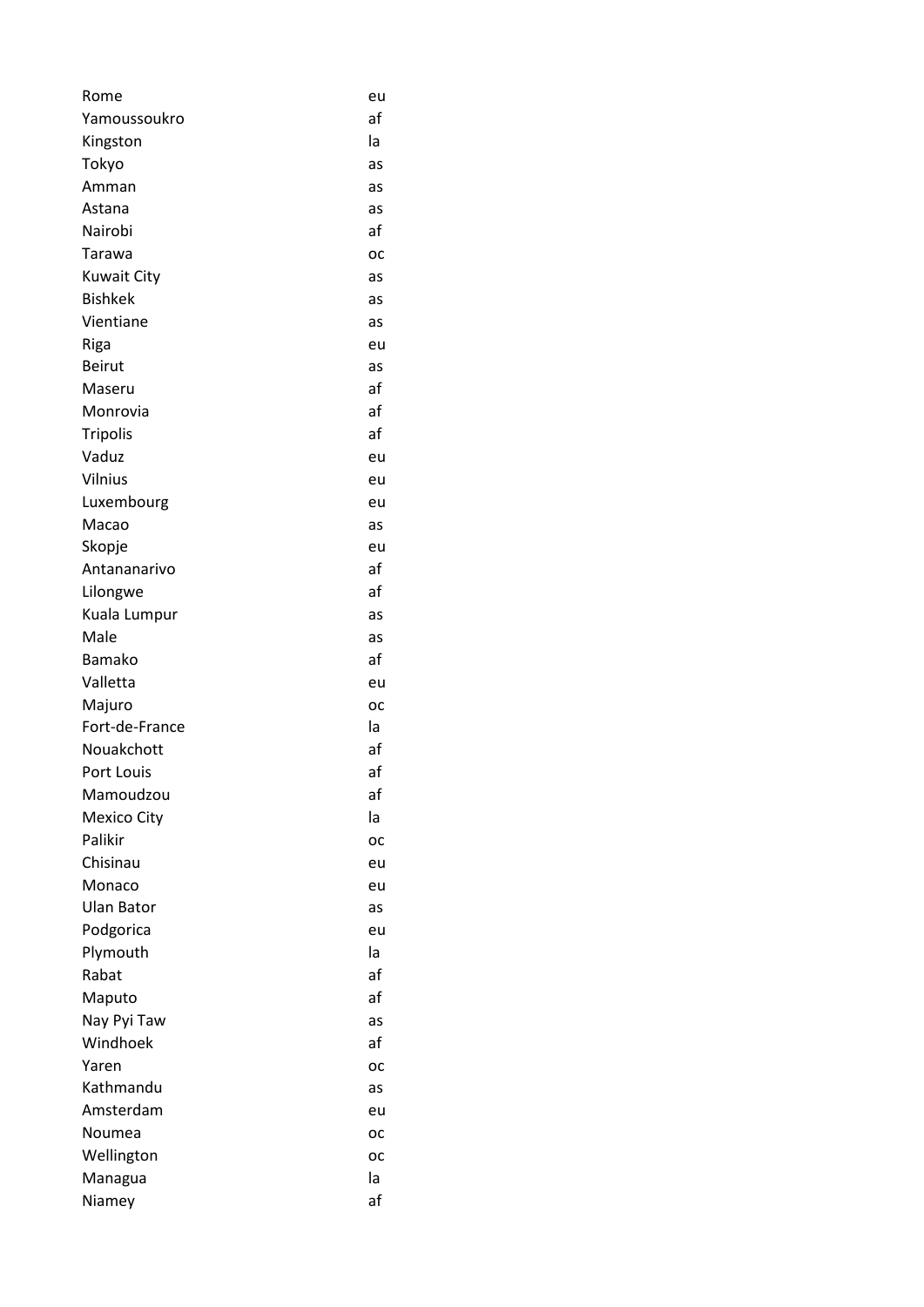| Abuja              | af |
|--------------------|----|
| Alofi              | oc |
| Pyongyang          | as |
| Saipan             | ос |
| Oslo               | eu |
| Muscat             | as |
| Islamabad          | as |
| Melekeok           | oc |
| East Jerusalem     | as |
| Panama City        | la |
| Port Moresby       | oc |
| Asuncion           | la |
| Lima               | la |
| Manila             | as |
| Warsaw             | eu |
| Lisbon             | eu |
| San Juan           | la |
| Doha               | as |
| <b>Brazzaville</b> | af |
| Saint-Denis        | af |
| <b>Bucharest</b>   | eu |
| Moscow             | eu |
| Kigali             | af |
| Jamestown          | af |
| <b>Basseterre</b>  | la |
| Castries           | la |
| Saint-Pierre       | na |
| Kingstown          | la |
| Apia               | oc |
| San Marino         | eu |
| Sao Tome           | af |
| Riyadh             | as |
| Dakar              | af |
| Belgrade           | eu |
| Victoria           | af |
| Freetown           | af |
| Singapur           | as |
| Philipsburg        | la |
| <b>Bratislava</b>  | eu |
| Ljubljana          | eu |
| Honiara            | oc |
| Mogadishu          | af |
| Pretoria           | af |
| Seoul              | as |
| Juba               | af |
| Madrid             | eu |
| Colombo            | as |
| Khartoum           | af |
| Paramaribo         | la |
| Mbabane            | af |